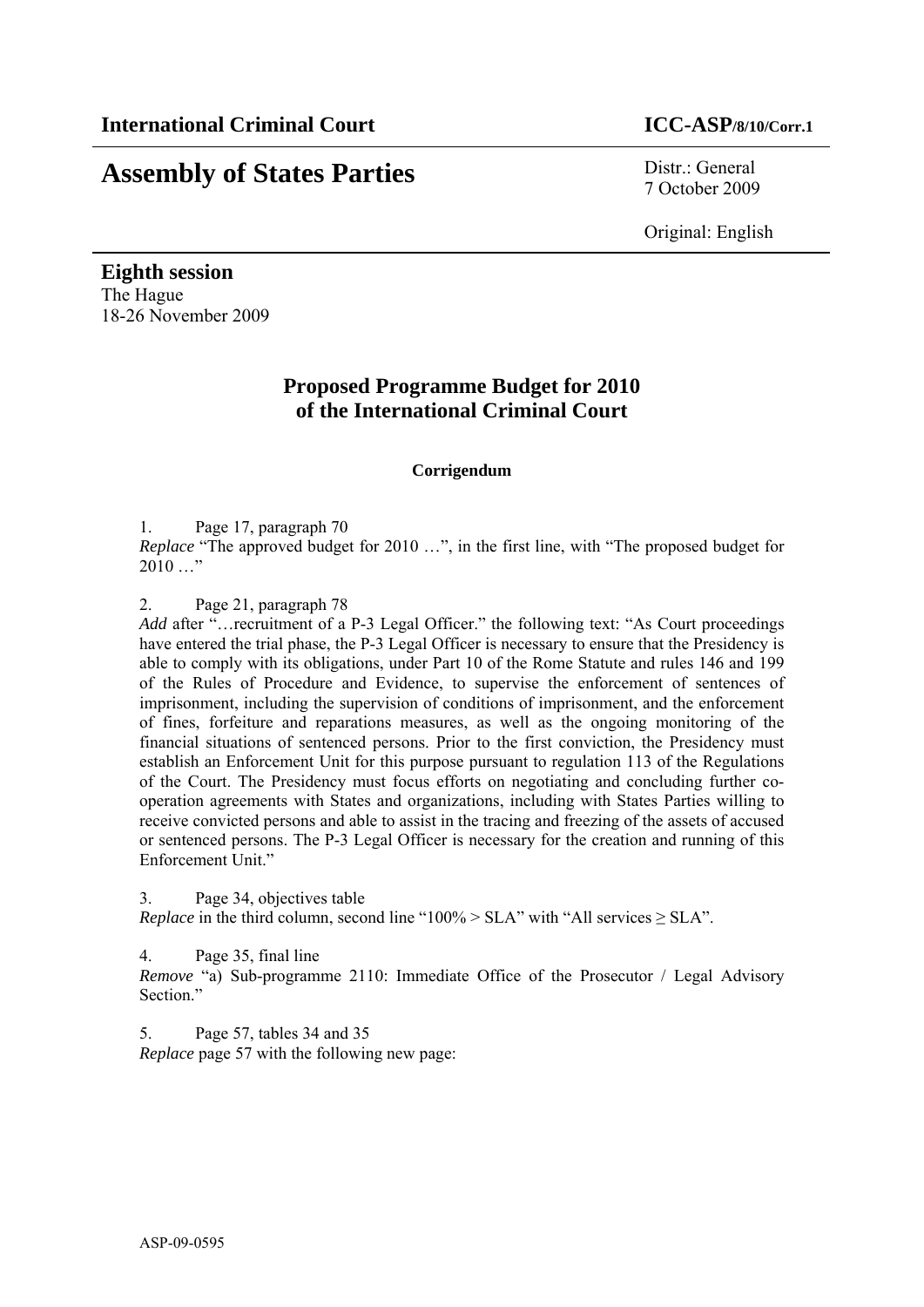|                                         |              | Expenditure 2008            |          | Approved budget 2009<br>( <i>thousands of euros</i> ) |                       |          | Proposed budget 2010        | Resource growth       |          |            |         |
|-----------------------------------------|--------------|-----------------------------|----------|-------------------------------------------------------|-----------------------|----------|-----------------------------|-----------------------|----------|------------|---------|
| <b>Registry</b>                         |              | <i>(thousands of euros)</i> |          |                                                       |                       |          | <i>(thousands of euros)</i> |                       |          |            |         |
|                                         | <b>Basic</b> | Situation-<br>related       | Total    | Basic                                                 | Situation-<br>related | Total    | <b>Basic</b>                | Situation-<br>related | Total    | Amount     |         |
| Professional staff                      |              | No breakdown available      |          | 10,269.4                                              | 7,280.7               | 17,550.1 | 11,145.8                    | 9,113.8               | 20,259.6 | 2,709.5    | 15.4    |
| General Service staff                   |              |                             |          | 8,097.0                                               | 5,758.4               | 13,855.4 | 8,421.6                     | 6,321.2               | 14,742.8 | 887.4      | 6.4     |
| Subtotal staff                          | 15.075.5     | 8,947.7                     | 24,023.2 | 18,366.4                                              | 13,039.1              | 31,405.5 | 19,567.4                    | 15,369.8              | 34,937.2 | 3,531.7    | 11.2    |
| General temporary assistance            | 2,678.1      | 1,916.4                     | 4,594.5  | 1,518.5                                               | 1,710.3               | 3,228.8  | 1,413.2                     | 767.3                 | 2,180.5  | $-1,048.3$ | $-32.5$ |
| Temporary assistance for meetings       | 257.4        | 101.2                       | 358.6    | 305.7                                                 | 71.1                  | 376.8    | 305.7                       | 71.1                  | 376.8    |            |         |
| Overtime                                | 204.5        | 55.0                        | 259.5    | 171.5                                                 | 126.5                 | 298.0    | 217.4                       | 137.2                 | 354.6    | 56.6       | 19.0    |
| Consultants                             | 124.9        | 72.6                        | 197.5    | 44.0                                                  | 319.0                 | 363.0    | 39.0                        | 253.6                 | 292.6    | $-70.4$    | $-19.4$ |
| Subtotal other staff                    | 3,264.9      | 2,145.2                     | 5,410.1  | 2,039.7                                               | 2,226.9               | 4,266.6  | 1,975.3                     | 1,229.2               | 3,204.5  | $-1,062.1$ | $-24.9$ |
| Travel                                  | 242.2        | 1,170.0                     | 1,412.2  | 241.0                                                 | 1,912.6               | 2,153.6  | 230.7                       | 1,909.6               | 2,140.3  | $-13.3$    | $-0.6$  |
| Hospitality                             | 10.3         |                             | 10.3     | 10.0                                                  |                       | 10.0     | 10.0                        |                       | 10.0     |            |         |
| Contractual services including training | 1,814.4      | 4,232.9                     | 6,047.3  | 1,943.5                                               | 5,449.0               | 7,392.4  | 2,008.0                     | 4,663.6               | 6,671.6  | $-720.8$   | $-9.8$  |
| General operating expenses              | 5,382.0      | 3,808.1                     | 9,190.1  | 6,266.4                                               | 6,509.5               | 12,775.9 | 5,925.3                     | 5,621.7               | 11,547.0 | $-1,228.9$ | $-9.6$  |
| Supplies and materials                  | 576.7        | 440.5                       | 1,017.2  | 732.3                                                 | 379.1                 | 1,111.4  | 665.5                       | 403.8                 | 1,069.3  | $-42.1$    | $-3.8$  |
| Equipment including furniture           | 862.5        | 831.7                       | 1,694.2  | 613.5                                                 | 493.8                 | 1,107.3  | 406.5                       | 236.2                 | 642.7    | $-464.6$   | $-42.0$ |
| Subtotal non-staff                      | 8.888.1      | 10,483.2                    | 19,371.3 | 9,806.7                                               | 14.744.0              | 24,550.6 | 9,246.0                     | 12,834.9              | 22,080.9 | $-2,469.6$ | $-10.1$ |
| <b>Total</b>                            | 27,228.5     | 21,576.1                    | 48,804.6 | 30,212.8                                              | 30,010.0              | 60,222.7 | 30,788.7                    | 29,433.9              | 60,222.6 | 0.0        | 0.0     |

### **Table 35. Major Programme III: Proposed staffing for 2010**

|                             | Registry          | <b>USG</b> | ASG | $D-2$ | $D-1$ | $P-5$ | $P-4$ | $P-3$ | $P-2$ | $P-1$    | Total P-staff<br>and above | GS-PL | GS-OL         | Total<br>GS-staff | Total staff |
|-----------------------------|-------------------|------------|-----|-------|-------|-------|-------|-------|-------|----------|----------------------------|-------|---------------|-------------------|-------------|
| Existing                    | Basic             |            |     |       |       | 15    | 24    | 33    | 24    |          | 101                        |       | 130           | 138               | 239         |
|                             | Situation-related |            |     |       |       |       | 11    | 35    | 30    | 8        | 84                         |       | 132           | 140               | 224         |
|                             | Subtotal          |            |     |       |       | 15    | 35    | 68    | 54    | $\Delta$ | 185                        | 16    | 262           | 278               | 463         |
| New/<br>Converted           | Basic             |            |     |       |       |       |       |       |       |          |                            |       |               |                   | 8           |
|                             | Situation-related |            |     |       |       |       |       |       | 8     |          | 11                         |       | 12            | 12                | 23          |
|                             | Subtotal          |            |     |       |       |       |       |       | 9     |          | 15                         |       | 16            | 16                | 31          |
|                             | Basic             |            |     |       |       |       |       |       | - 1   |          |                            |       | $\sim$<br>- 3 | $-3$              | $-3$        |
| Redeployed/<br>Reclassified | Situation-related |            |     |       |       |       |       | -4    | $-1$  |          |                            |       | $-2$          | -2                | -1          |
|                             | Subtotal          |            |     |       |       |       |       | $-4$  | $-2$  |          |                            |       | -.)           | $-5$              | -4          |
|                             | Total             |            |     |       |       | 16    | 42    | 67    | 61    | 10       | 201                        | 16    | 273           | 289               | 490         |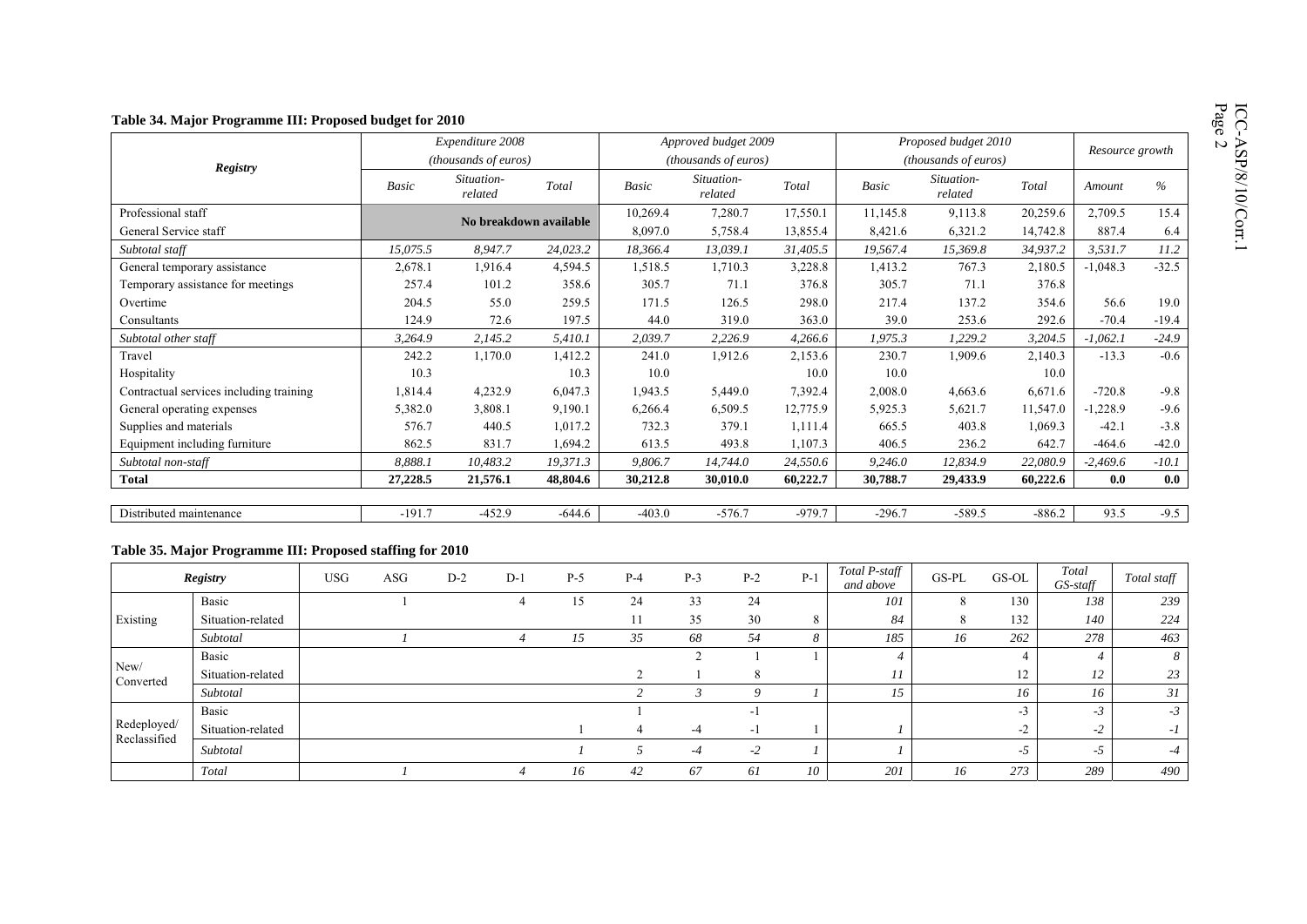6. Page 61, paragraph 186

*Include* after "... regulation 8.1(b) of the Staff Regulations.<sup>1</sup> the following text: "The staff representative body, i.e. the Staff Council, is comprised of one Staff Council Officer and one Staff Council Assistant, elected from staff recruited on established posts."

7. Page 75, table 49

*Replace* under "2010 planned", fifth line, the number of "42" with "30" and under "Total missions", the number "584" with "572."

8. Page 81, paragraph 236

*Replace* "…at the eighth session", with "…at the ninth session".

9. Page 84, paragraph 246

*Insert* after "...substantive skills training" the words "across the Court..."

10. Page 125, paragraph 362

*Replace* "…before the Court, such as the 2010 Review Conference." with "…before the Court."

11. Page 132, paragraph 373

*Replace* "… mentioned in paragraph 370 …", in the first line, with "…mentioned in paragraph 371 ..."

12. Page 137, footnote 24

*Replace* "…vol. II, part B.2., Add.2, paragraph 11" with "…vol. II, part B.2, para. 101."

13. Page 145, paragraph 2 staffing table

*Replace* the staffing table under paragraph 2 with the following staffing table:

|              | Judiciary | Office of<br>the<br>Prosecutor | Registry       | Secretariat<br>Assembly of<br><b>States Parties</b> | Secretariat<br><b>Trust Fund</b><br>for Victims | Project<br>Office<br>Permanent<br>Premises | Total          |
|--------------|-----------|--------------------------------|----------------|-----------------------------------------------------|-------------------------------------------------|--------------------------------------------|----------------|
| <b>USG</b>   |           |                                |                |                                                     |                                                 |                                            | 1              |
| ASG          |           | $\overline{2}$                 | 1              |                                                     |                                                 |                                            | $\mathfrak{Z}$ |
| $D-2$        |           |                                |                |                                                     |                                                 |                                            | $\mathbf{0}$   |
| $D-1$        |           | $\overline{2}$                 | $\overline{4}$ | 1                                                   | 1                                               |                                            | 9              |
| $P-5$        | 3         | 11                             | 16             |                                                     | $\overline{2}$                                  |                                            | 32             |
| $P-4$        | 3         | 30                             | 42             | 3                                                   |                                                 | 1                                          | 79             |
| $P-3$        | 23        | 44                             | 67             | 1                                                   | 3                                               |                                            | 138            |
| $P-2$        | 5         | 47                             | 61             |                                                     |                                                 |                                            | 113            |
| $P-1$        |           | 17                             | 10             |                                                     |                                                 |                                            | 27             |
| Sub-total    | 34        | 154                            | 201            | 5                                                   | 6                                               | 2                                          | 402            |
| GS-PL        | 1         |                                | 16             | $\overline{c}$                                      |                                                 |                                            | 20             |
| GS-OL        | 15        | 63                             | 273            | 2                                                   | 5                                               |                                            | 359            |
| Sub-total    | 16        | 64                             | 289            | $\overline{4}$                                      | 5                                               | 1                                          | 379            |
| <b>Total</b> | 50        | 218                            | 490            | 9                                                   | 11                                              | 3                                          | 781            |

## 14. Page 148, Annex III

*Replace* in the eighth line for "Number of victims' representatives" the number "8" with "7".

15. Page 149, Annex IV

*Replace* the title "List of strategic goals and one to three years objectives of the International Criminal Court" with "List of strategic goals and one-to-three-year strategic objectives of the International Criminal Court".

 <sup>1</sup> *Official Records of the Assembly of States Parties to the Rome Statute of the International Criminal Court, Second session, New York, 8 to 12 September 2003* (United Nations publications, ICC-ASP/2/10), part IV, ICC-ASP/2/10/Res.2, annex.